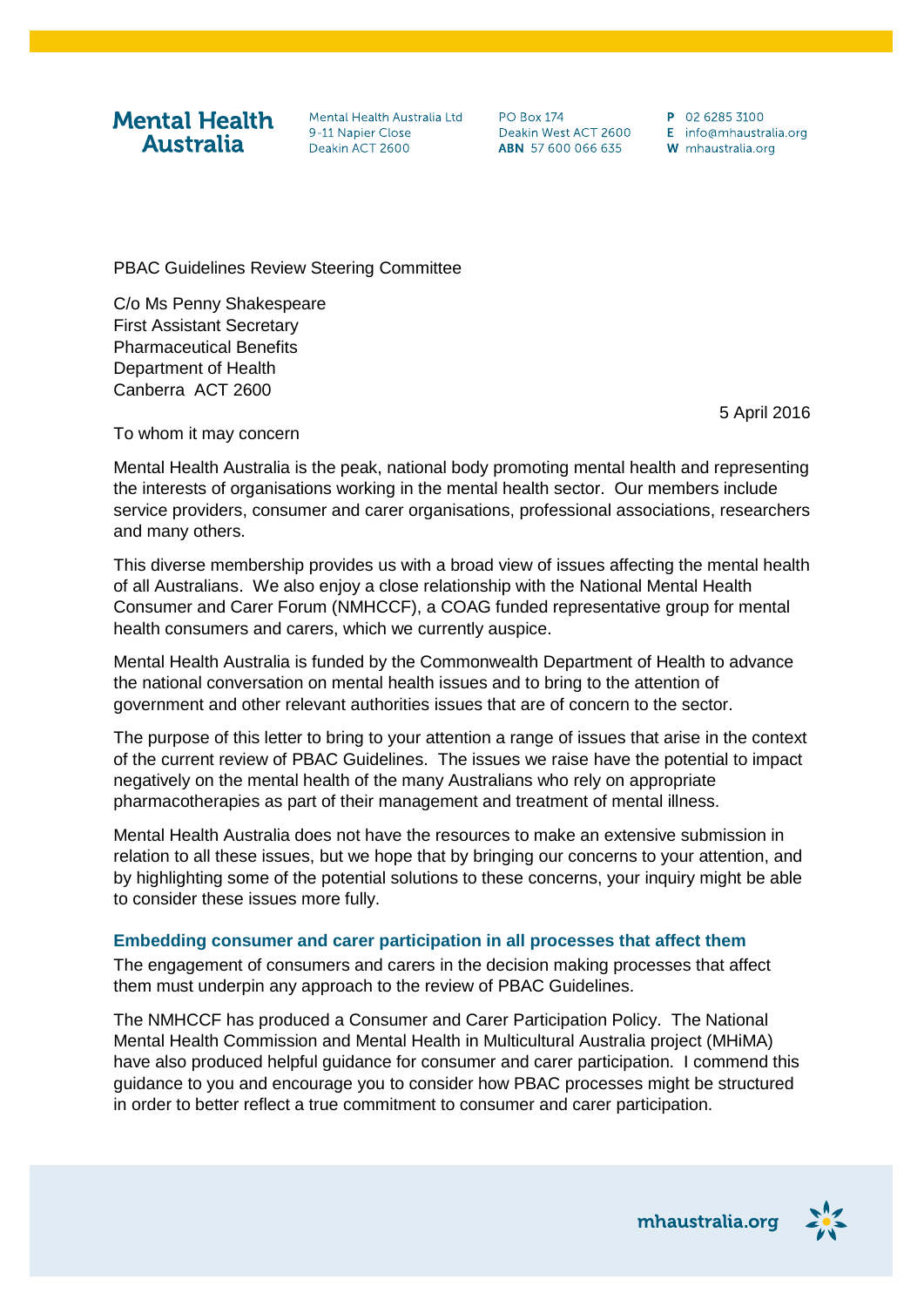#### NMHCCF:

<http://nmhccf.org.au/sites/default/files/docs/consumerandcarerparticipationpolicy.pdf>

National Mental Health Commission:

[http://mentalhealthcommission.gov.au/media/79498/FINAL%20PEF%20-](http://mentalhealthcommission.gov.au/media/79498/FINAL%20PEF%20-%2011%20September%202013.pdf) [%2011%20September%202013.pdf](http://mentalhealthcommission.gov.au/media/79498/FINAL%20PEF%20-%2011%20September%202013.pdf)

MHIMA: [http://www.mhima.org.au/framework/supporting-tools-and-resources/key](http://www.mhima.org.au/framework/supporting-tools-and-resources/key-concepts/consumer-and-carer-participation)[concepts/consumer-and-carer-participation](http://www.mhima.org.au/framework/supporting-tools-and-resources/key-concepts/consumer-and-carer-participation)

### **International Best Practice in consumer and carer participation in Health Technology Assessment**

Needless to say, consumer and carer voices should be at the centre of all decisions about health and health interventions. This place should be detailed in all guidelines and arrangements and in the terms of reference and processes that are part of the process.

We note here that we have reviewed the Consumer Health Forum (CHF) submission (Submission 12: [http://www.pbs.gov.au/reviews/pbac-guidelines-review-submissions/subm-](http://www.pbs.gov.au/reviews/pbac-guidelines-review-submissions/subm-12-consumer-health-forum-of-australia.pdf)[12-consumer-health-forum-of-australia.pdf](http://www.pbs.gov.au/reviews/pbac-guidelines-review-submissions/subm-12-consumer-health-forum-of-australia.pdf) to this review in detail and would like to support many of the suggestions made in their submission.

The CHF suggestion that we use this review process to examine international best practice and embed this practice in future PBAC processes is important. This review provides a unique opportunity advance our practice in this space and we should maximise the opportunities that it presents.

In particular, the CHF suggestion that the PBAC examine the processes of the Scottish Medical Consortium bears special consideration. These processes appear to support both systematic advocacy and individual advocacy, and warrant careful consideration with a view to inclusion in relevant Australian processes.

### **Capacity building for consumer and carer participation**

It is essential, but not sufficient, that consumers and carers have a place at the decision making table. It is just as important that organisations like PBAC that rely on consumer and carer participation, invest in the consumer and carer capacity building required to ensure that consumer and carer representatives have the skills and information and support that they need to do their job well.

In this context, it is fair to ask, "How will the proposed revised processes contribute to capacity building for consumers and carers involved in PBAC processes?" And further, "What processes and supports are required to ensure consumer and carer representatives remain well engaged with their various constituents in order to validate their input to PBAC processes?"

# **Assessing the impact of new technologies – choosing a comparator**

Going to particular issues that arise from the proposed draft guidelines.

We note that changes to the way in which new medicines might be compared could have detrimental effects on innovation, particularly in medications for mental illness.

It is fair to say that benefits of some mental health medications are less well understood, and therefore less easily compared, than medications in other areas of health. Mental